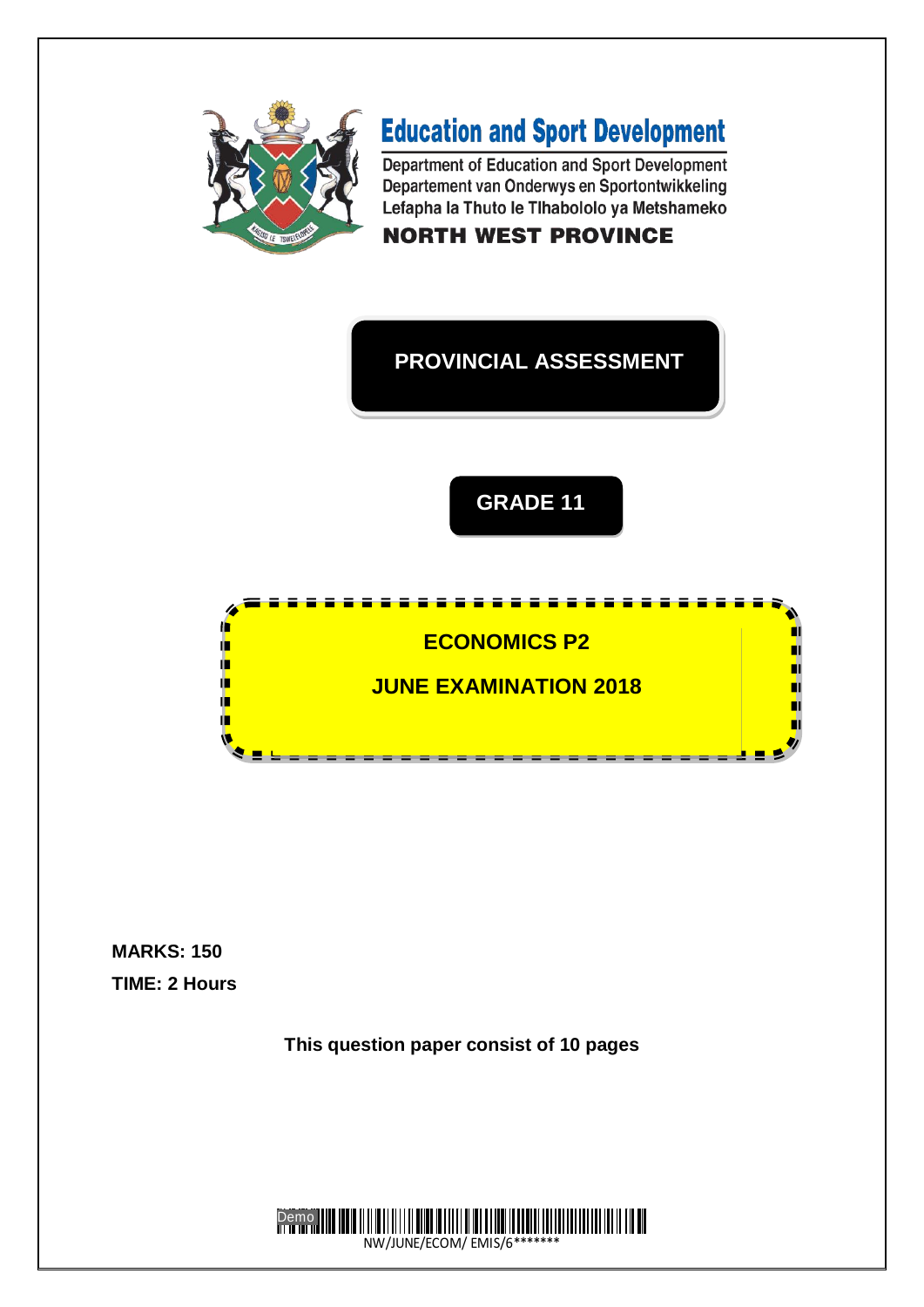#### **INSTRUCTIONS AND INFORMATION**

- 1. Answer FOUR questions as follows in the ANSWER BOOK.
	- SECTION A: COMPULSORY
	- SECTION B: Answer any TWO questions from this section.
	- SECTION C: Answer any ONE question from this section.
- 2. Number the question correctly according to the numbering system used in this question paper.
- 3. Read the questions carefully and start each question on a NEW page.
- 4. Leave 2-3 lines between subsections of questions.
- 5. Answer questions in full sentences.
- 6. Write neatly and legibly
- 7. Only required number of questions will be marked.

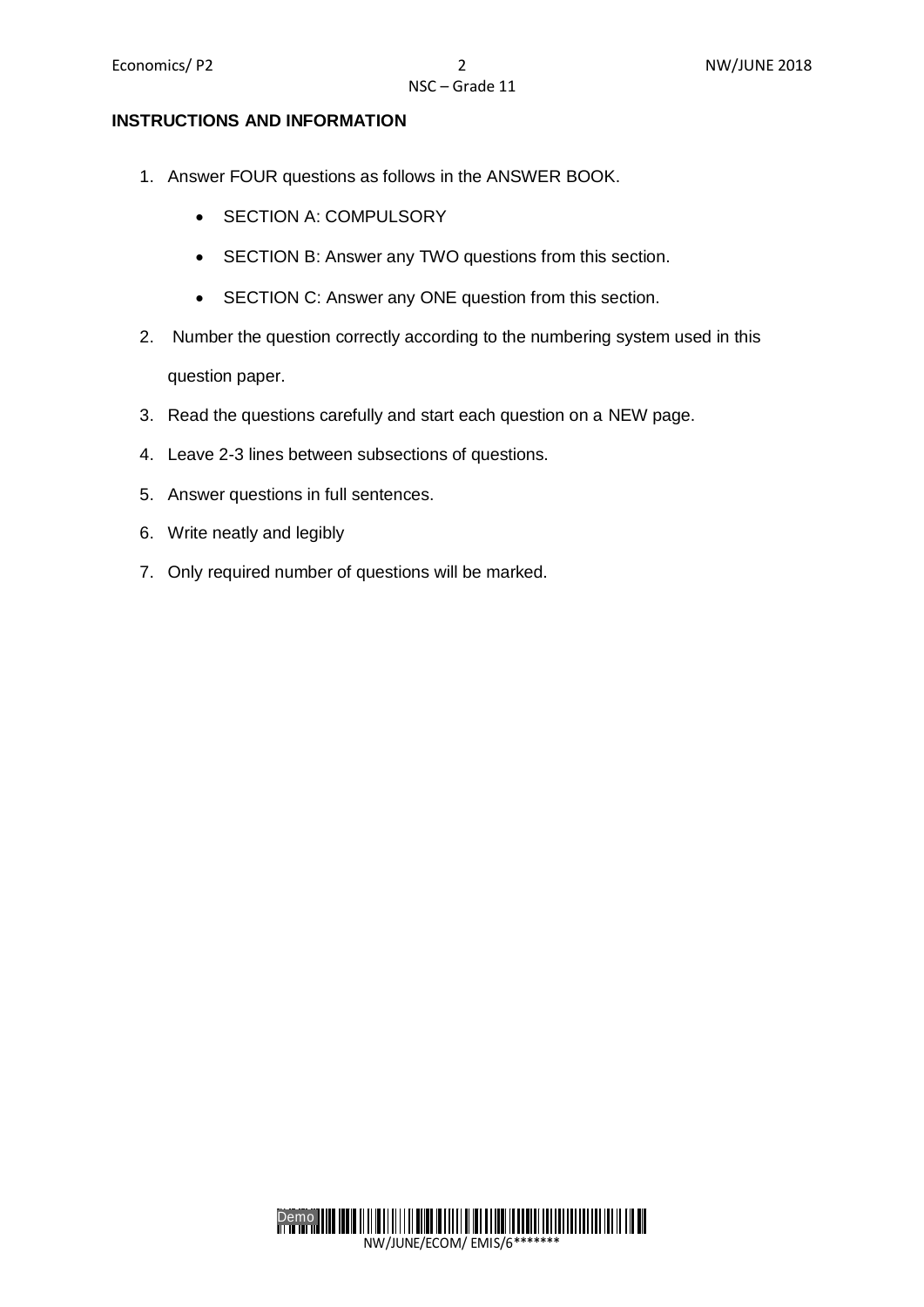### **SECTION A (COMPULSORY)**

#### **QUESTION1 30-MARKS- 20 MINUTES**

- 1.1Various options are provided as possible answer to the following questions. Choose the answer and write only the letter (A-D) next to the question number (1.1.1-1.1.8) in the ANSWER BOOK, for example 1.1.9. A.
- 1.1.1. The law of supply states that the higher the price of goods and services the lower the…
	- A. Quantity demanded
	- B. Quantity supplied
	- C. Disposable income
	- D. Price
- 1.1.2. Total utility is maximised when marginal utility is…
	- A. Zero
	- B. One
	- C. Two
	- D. Three
- 1.1.3. The satisfaction that we get from consuming goods and services is known as…
	- A. Scarcity
	- B. Utility
	- C. Opportunity cost
	- D. Marginal utility
- 1.1.4. The greater the proportion of the consumer income spends on products the more the price... the demand for it.
	- A. Elastic
	- B. Inelastic
	- C. Perfectly inelastic
	- D. Unitary
- 1.1.5. The demand curve for monopolistic competition is ...
	- A. Horizontal
	- B. Downward sloping
	- C. Upward sloping
	- D. Vertical

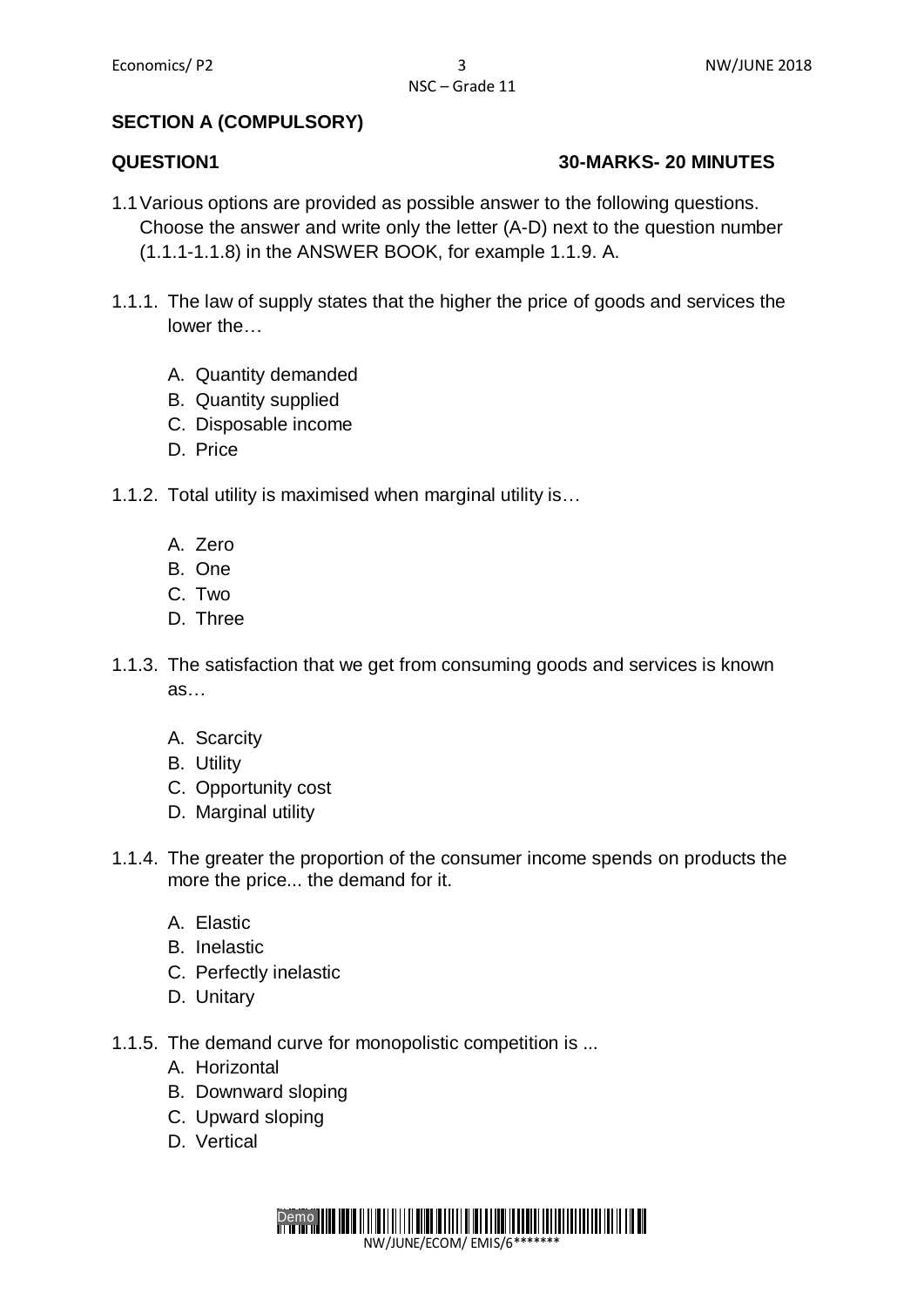#### 1.1.6. The revenue per unit sold is known as

- A. Average cost
- B. Marginal revenue
- C. Average revenue
- D. Marginal cost

#### 1.1.7. A firm uses fewer inputs to produce the same level of output and this is called

- A. Economies of scale
- B. Comparative advantage
- C. Opportunity cost
- D. Global opportunity
- 1.1.8. ...firms make use of non-price measures to attract customers and increase their market share
	- A. Perfect competition
	- B. Monopoly
	- C. Oligopolistic
	- D. Imperfect market (8X2) (16)

1.2. Choose a description from column B that matches an item in column A. Write only the letter (A-I) next to the question number (1.2.1- 1.2.8)

| <b>Column A</b>              | <b>Column B</b>                                                                  |  |  |
|------------------------------|----------------------------------------------------------------------------------|--|--|
| 1.2.1. Scarcity              | A. Fixed cost plus variable cost                                                 |  |  |
|                              | B. Powerful competitors try to take over each                                    |  |  |
| 1.2.2. Cross elasticity of   | other's market share by progressively                                            |  |  |
| demand                       | reducing prices.                                                                 |  |  |
|                              | C. Barriers to enter the market.                                                 |  |  |
| 1.2.3. Imperfect market      | D. Any market that does not have all the<br>characteristics of a perfect market. |  |  |
| 1.2.4. Price war             | E. Increasing average costs as the<br>contribution of the variable inputs become |  |  |
| 1.2.5. Patent                | more expensive.                                                                  |  |  |
|                              | F. The responsiveness of demand for good                                         |  |  |
| 1.2.6. Overhead cost         | A to change if the price of good B<br>changes.                                   |  |  |
| 1.2.7. Total cost            | G. General business expenses that are not                                        |  |  |
|                              | part of what is produced.                                                        |  |  |
| 1.2.8. Diseconomies of scale | H. When something is in short supply or not<br>readily available.                |  |  |
|                              | A market with many buyers and sellers.                                           |  |  |

(8X1) 8

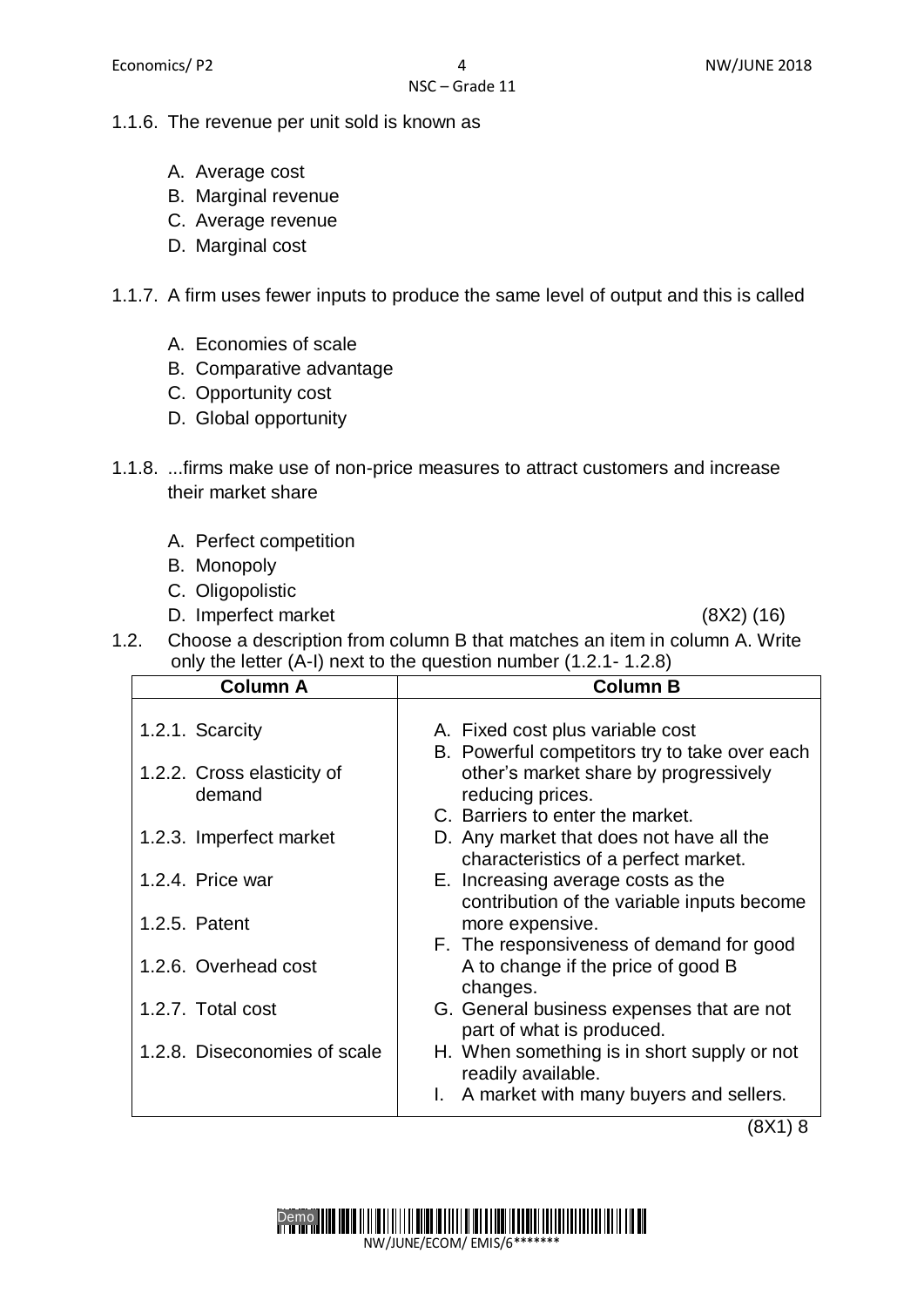- 1.3. Give one term for each of the following descriptions. Write only the term next to the question number (1.3.1- 1.36) in the ANSWER BOOK.
- 1.3.1. Products that are used together to satisfy need or want.
- 1.3.2. Is defined as the percentage change in quantity demanded if the price of the product changes by one per cent.
- 1.3.3. A situation under which all participants have complete knowledge of the market conditions and the product.
- 1.3.4. When a firm compete through advertising and product development.
- 1.3.5. The lowest wage that an employer is allowed to pay.
	- 1.3.6. An additional or extra cost a firm incurs by producing one additional or extra unit of its product. **(6x1) 6**

#### **TOTAL SECTION A: 30**

#### **SECTION B**

Answer any TWO of three questions in the ANSWER BOOK

#### **QUESTION 2: MICRO ECONOMICS 40 MARKS- 30 MINUTES**

- 2.1. Answer the following questions
	- 2.1.1. List TWO characteristics of a perfect market. (2x1) (2)
	- 2.1.2. Why would a producer of a product with a unitary price elasticity demand not use price to increase profits? (1x2) (2)

2.2. Study the table below and answer the questions.

| <b>OUTPUT</b>                                       |    | <b>TFC</b> | TVC | <b>AVC</b> | <b>MC</b> |
|-----------------------------------------------------|----|------------|-----|------------|-----------|
|                                                     |    |            |     |            |           |
|                                                     | 25 |            |     |            |           |
|                                                     |    |            |     |            |           |
|                                                     |    |            |     | 3.3        |           |
|                                                     | 36 |            |     |            |           |
| 2.2.1. Give the value for A and explain the answer. |    |            |     |            |           |

- 2.2.2. Give any two examples of fixed costs. (1x2) (2)
- 2.2.3. Why do variable costs change? (2)
- 2.2.4. Calculate the value of **B.** Show all calculations. (4)

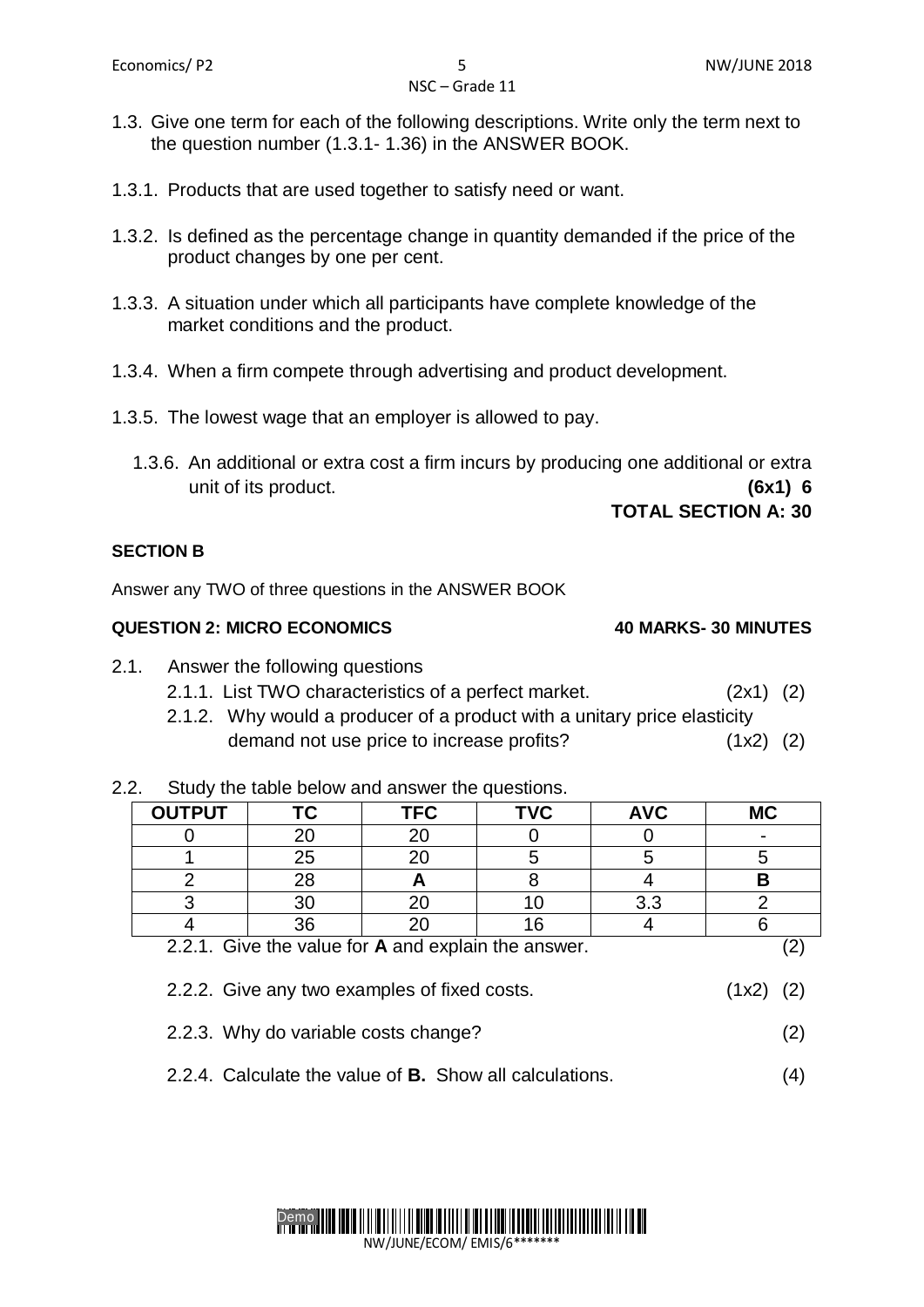2.3. Study the picture below and answer the questions that follow.



- 2.3.1. What relationship does the Macdonald's Big Mac have with the fries and the soda drink? (1)
- 2.3.2. Explain what compliment or complimentary goods are. (2)
- 2.3.3. What will happen to the demand for fries if the price of the Big Mac burger decreases? Substantiate your answer. (3)
- 2.3.4. The price of a Big Mac burger is R23.00 and the price of a Burger King Whopper burger is R25.00. Explain the relative prices of the burgers and if I choose the Big Mac burger what will the Burger King Whopper burger be?  $(2x2)$  (4)
- 2.4. Differentiate between cost in the short run and cost in the long run. (4x2) (8)
- 2.5. Why is it important for business to consider economies of scale in its operation? (2x4) (8)

### **QUESTION 3**

- 3.1. Answer the following questions.
	- 3.1.1. Name TWO components of total cost. (2x1) (2)
	- 3.1.2. What will happen when monopolistic competitor decides to increase prices?  $(2x1)(2)$

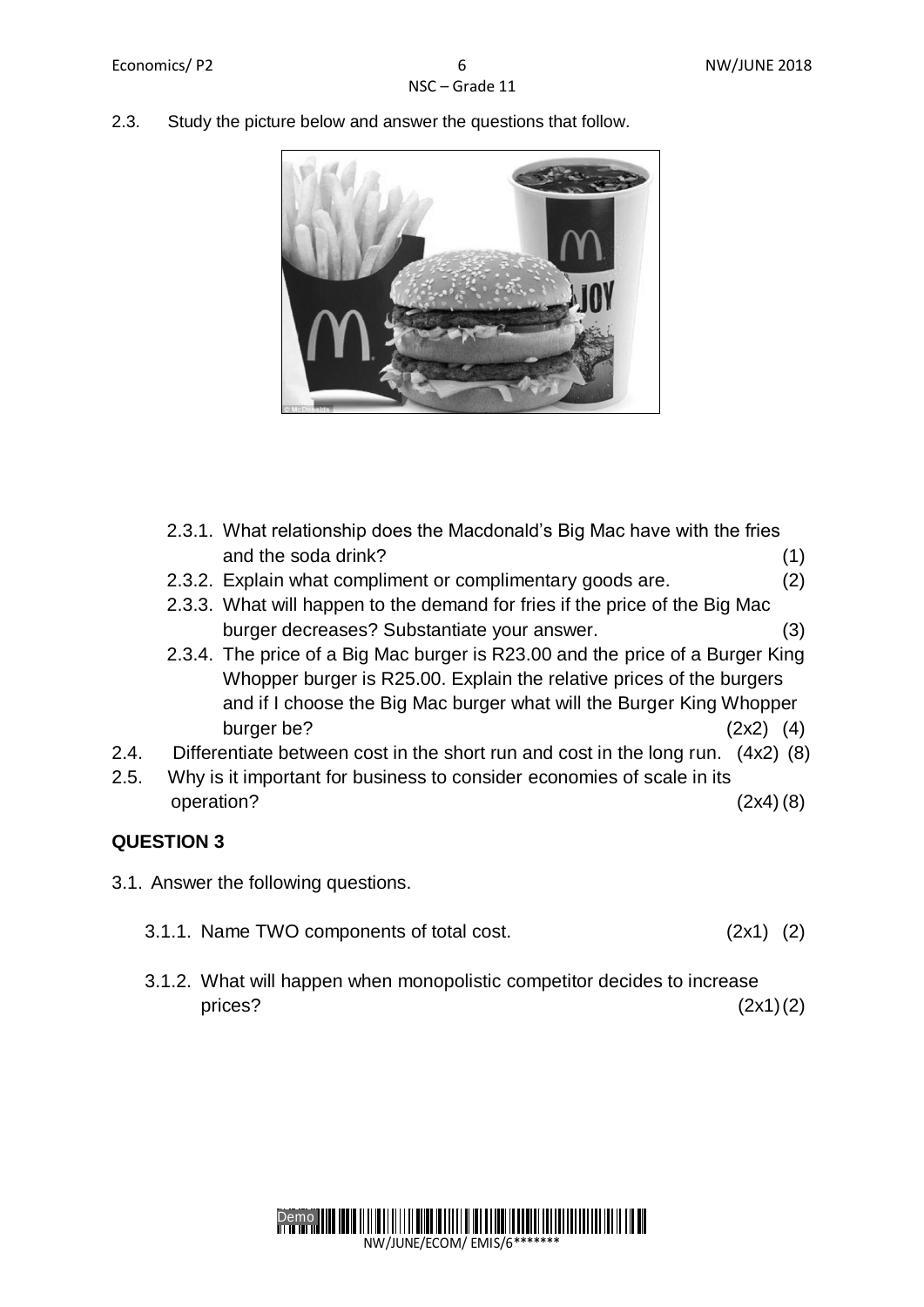# NSC – Grade 11

#### 3.2. Study the graph below and answer the questions that follows



# 3.2.1. Name the market structure depicted in the graph. (1)

- 3.2.2. What type of curve is shown in the graph? (1)
- 3.2.3. Calculate the Total Revenue amount. Show ALL calculations. (4)
- 3.2.4. What will happen when firms in a perfectively competitive market sell its products at a price above the market price? (2x2)(4)
- 3.3. Read the extract below and answer the questions that follow.

#### **THESE NEW CARTELS: WHY WE NEED TO WAKE UP TO THE THREAT POSED BY OLIGOPOLIES**

*Last week, Barack Obama unexpectedly issued an executive order directing US agencies to shake up uncompetitive industries, tacitly confirming that the American economy has a problem with oligopoly power.* 

*Kraft Food Group, SABMiller, 99p stores, BetFair and O2. What do these companies have in common? They were all recently involved in corporate mergers or takeovers, or are set to be in the near future. Heinz's merger with Kraft last year made it the fifth largest food company in the world, while AB InBev's likely takeover of SABMiller means that a single company will soon supply a third of the world's beer.* 

*Many of us are familiar with the presence of oligopoly power in our economy. It is no secret that the energy, banking and supermarket sectors are dominated by a handful of very large firms. The extent of this market concentration seems to be significantly underestimated. From telecoms and radio, through to IT services and accountancy services, oligopolies have taken root in all corners of our economy.*

**[Source: https//www.thersa.org/discover/publications-and-articles/rsa-blogs/2016/04/thesenew-cartels-why-we-need-to-wake-up-to-the-threat-posed-by-oligopoly-power]** 

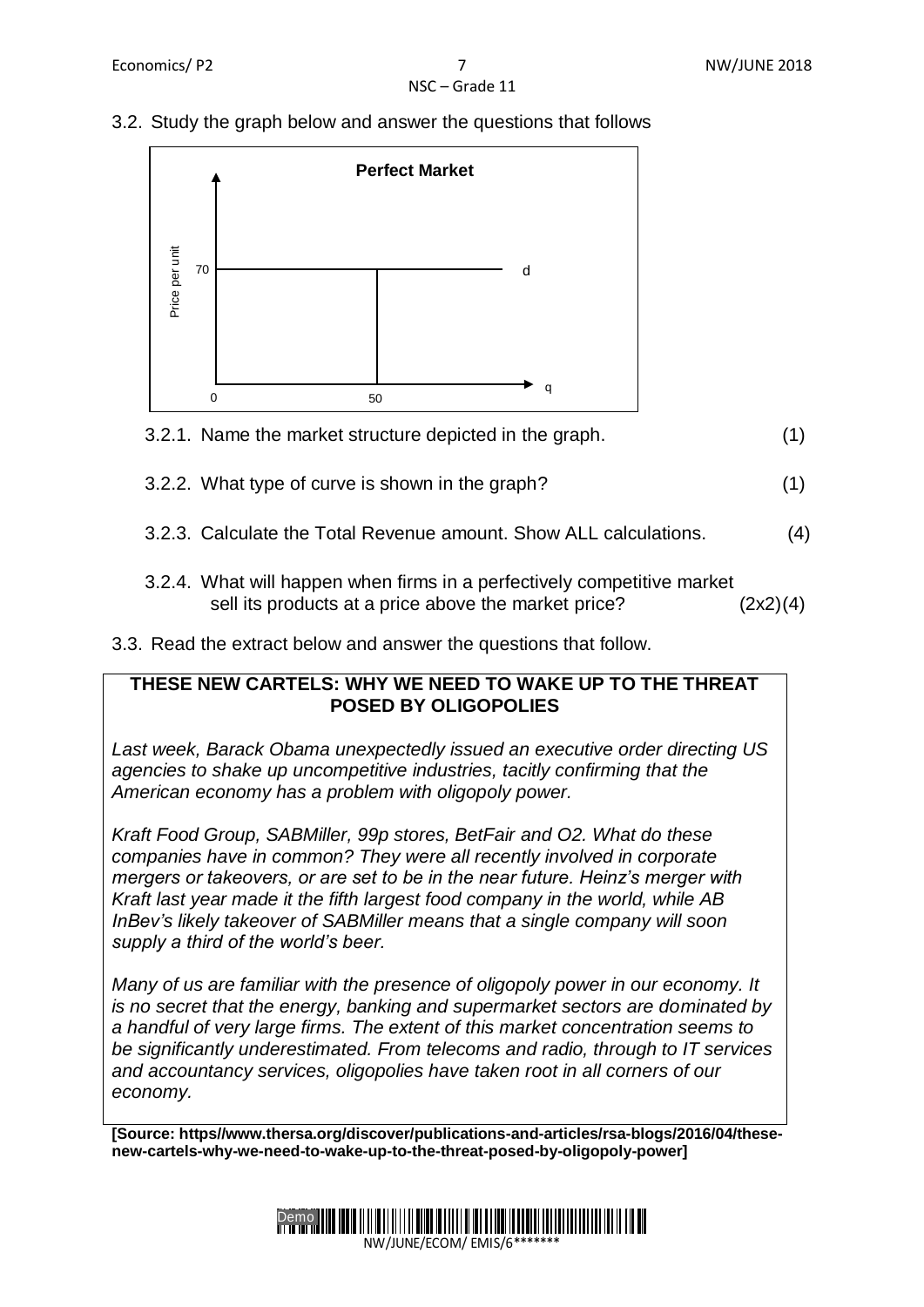- 3.3.1. List two example of oligopoly industries mentioned in the article above? (2)
- 3.3.2. Briefly describe the term oligopoly. (2)
- 3.3.3. What type of demand curve is associated the market structure mentioned above? (2)
- 3.3.4. Explain why energy, banking, and supermarket sectors are dominated by a handful of very large firms? (4)
- 3.4. Briefly explain FOUR characteristics of monopolistic competition. (4x2) (8)
- 3.5. Explain how habit forming product affect elasticity of demand. (4x2) (8)

 **[40]**

### **Question 4**

- 4.1. Answer the following questions.
- 4.1.1. Name any two monopoly industries in South Africa. (2x1) (1)
- 4.1.2. Why is monopoly faced with downward sloping curve? (1x2) (2)
- 4.2. Study the cartoon below and answer questions that follow.



[Sources https//www.economicscartoon.com 2017]

- 4.2.1. Name the source from which the cartoon is extracted (1)
- 4.2.2. At which price will more quantity be purchased? (1)

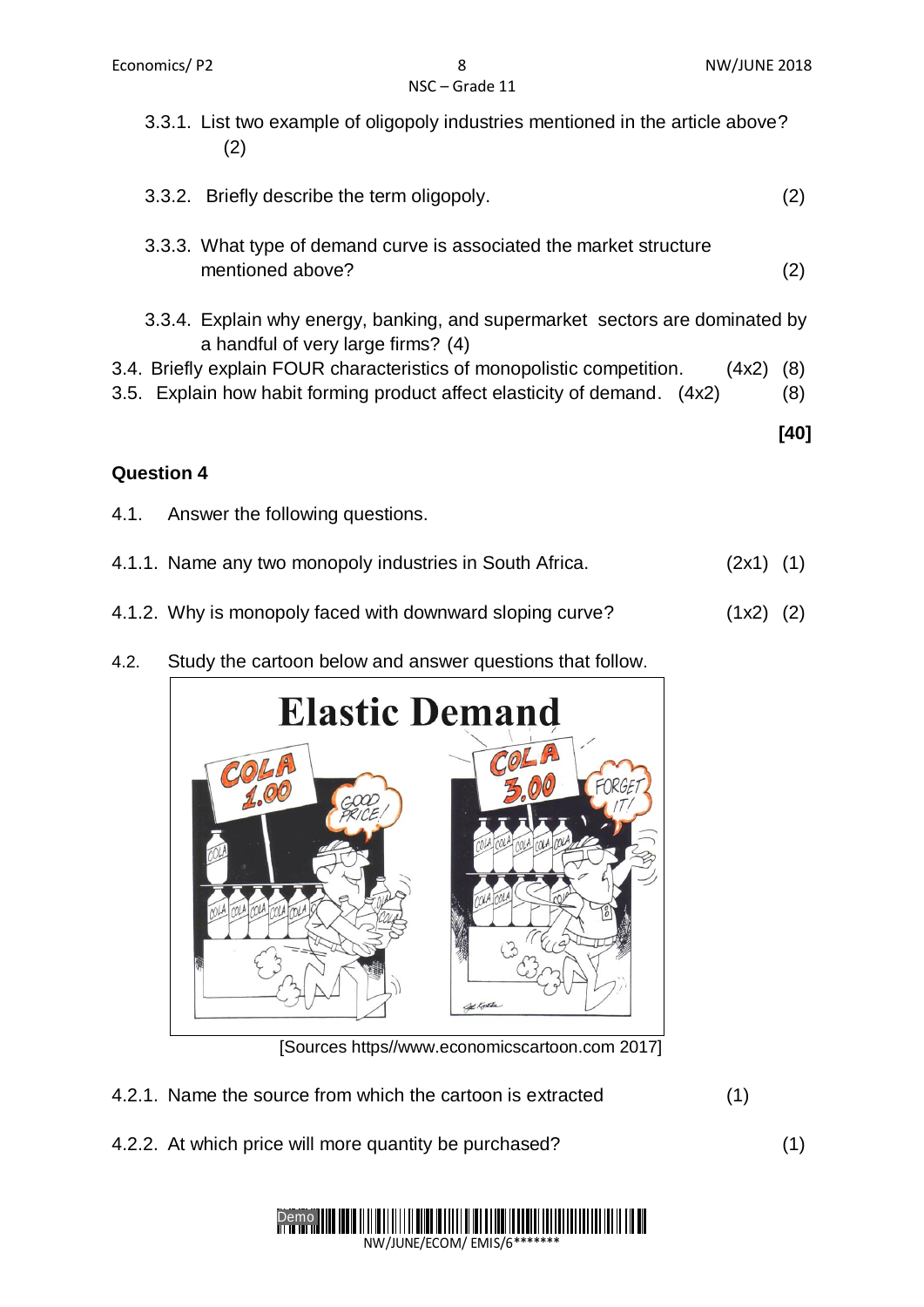- 4.2.3. Give the formula used to calculate elasticity of demand (2)
- 4.2.4. Explain how consumers respond to price changes in the cartoon. (6)
- 4.3. Study the graph below and answer questions that follow.